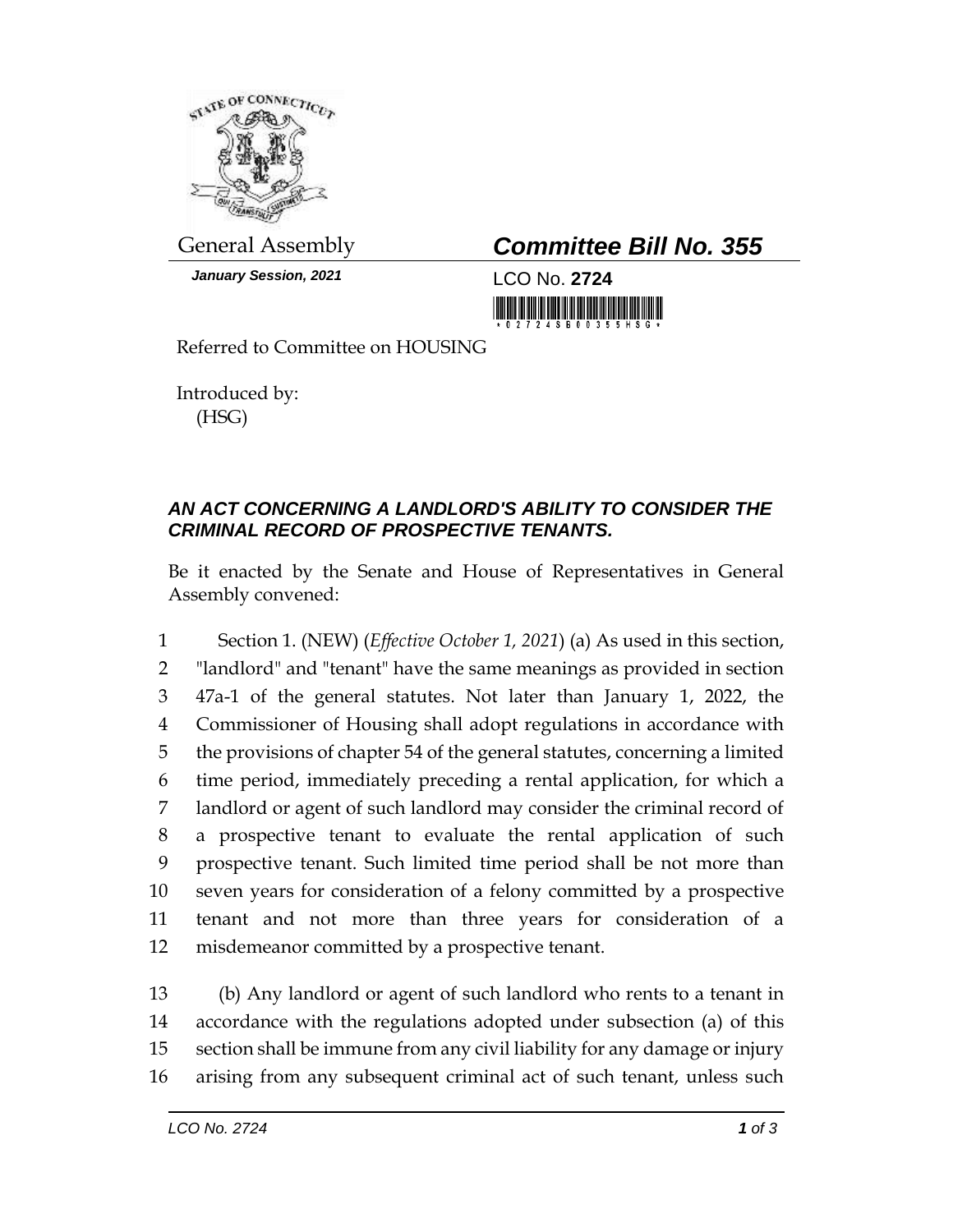landlord or agent of such landlord was a conspirator, accomplice or otherwise complicit in such criminal act.

 Sec. 2. Section 8-45a of the general statutes is repealed and the following is substituted in lieu thereof (*Effective January 1, 2022)*:

 A housing authority, as defined in subsection (b) of section 8-39, in determining eligibility for the rental of public housing units may establish criteria and consider relevant information concerning (1) an 24 applicant's or any proposed occupant's history of criminal activity, 25 during the time period established under section 1 of this act and in 26 accordance with the regulations adopted under section 1 of this act, involving: (A) Crimes of physical violence to persons or property, (B) crimes involving the illegal manufacture, sale, distribution or use of, or possession with intent to manufacture, sell, use or distribute, a controlled substance, as defined in section 21a-240, or (C) other criminal acts which would adversely affect the health, safety or welfare of other tenants, (2) an applicant's or any proposed occupant's abuse, or pattern of abuse, of alcohol when the housing authority has reasonable cause to believe that such applicant's or proposed occupant's abuse, or pattern of abuse, of alcohol may interfere with the health, safety or right to peaceful enjoyment of the premises by other residents, and (3) an applicant or any proposed occupant who is subject to a lifetime registration requirement under section 54-252 on account of being convicted or found not guilty by reason of mental disease or defect of a sexually violent offense. In evaluating any such information, the housing authority shall give consideration to the time, nature and extent of the applicant's or proposed occupant's conduct and to factors which might indicate a reasonable probability of favorable future conduct such as evidence of rehabilitation and evidence of the willingness of the applicant, the applicant's family or the proposed occupant to participate in social service or other appropriate counseling programs and the availability of such programs.